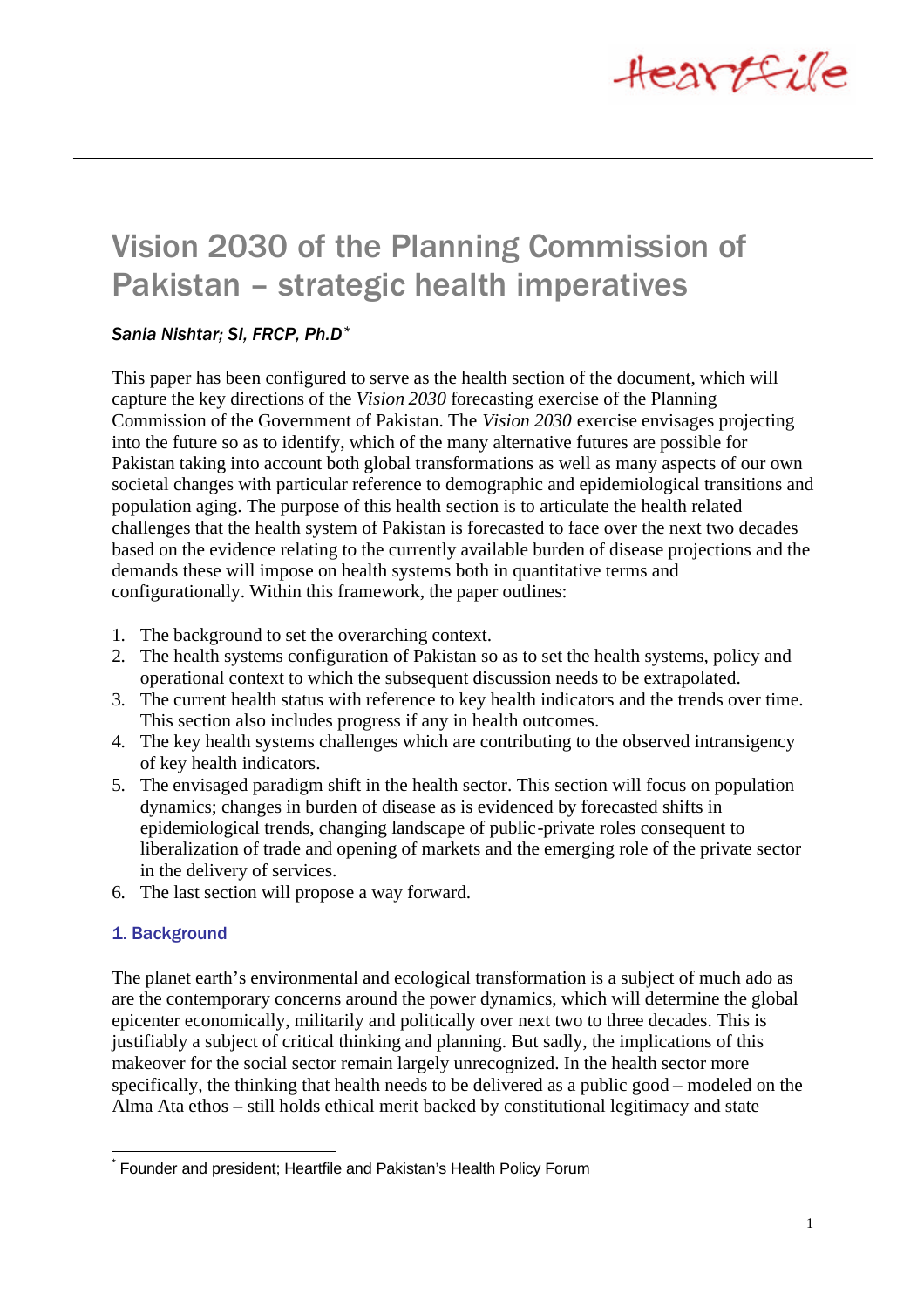commitment as in many developing countries; this model is also being followed in Pakistan where the delivery of health is seen as a State prerogative with the State attempting to provide health for all. How the booming market dynamics play into this calculation, how vested interests, profit margins and the omnipresent role of the private sector cut across this paradigm, how a globalized world impacts access and affordability issues in health and how urbanization and an aging population necessitate new demands for health care is seldom a focus of attention.

It is here that the responsibility for redefining the 'rules of the game' fall on initiatives such as the recently launched Vision 2030 – a valid foresight exercise of the Planning Commission of Pakistan designed to assist in defining the needs of a future Pakistan. The program gives due prominence to health through its 'prosperous society sub-theme' on health care and social sector. This initiative will articulate, strategic directions to address the aforementioned issues. In a broader national context, the initiative is also structured to assist the social sector with reaping the benefits of economic growth on which, Pakistan appears to have set forth, recently.

#### 2. The configuration of Pakistan's health system:

There are several health systems operating in Pakistan. By way of a definition a health system is an arrangement where a non-overlapping population is served by a system, which raises and allocates funds for sustaining its own health service providers and delivers services through a service delivery infrastructure which may also be sustained through this funding mechanism. By this definition some health systems in Pakistan are truly systems *in their own right*. For instance health services provided by the armed forces, parastatals such as Sui Gas, WAPDA, Railways, Fauji Foundation and the Employees Social Security Institution. Of these the latter two pool for insurance functions and therefore health insurance becomes a mode of financing whereas in the former it is the allocation of general revenues ear marked for health services. However, these collectively cover about 10% of the population and the rest of the population of the country is served by a mixed arrangement. The State provides care through a three tiered service delivery infrastructure governed by the Federal Ministry of Health, the Provincial departments of health and the districts administrators and a range of healthcare providers serve in these establishments in different cadres. However, dual job holding is ubiquitous and almost all moonlight in the private sector due to the differences in incentives. As a result of this, the private sector provides more than 70% of the personalized curative care – a sector which remains poorly regulated. Constitutionally, health is a provincial subject in Pakistan; however the Concurrent and Federal Legislative lists of the1973 Constitution outline the roles and responsibilities of the federal and provincial governments. More recently the Local Government Act of 2000 has devolved service delivery prerogatives to a district level, albeit with some administrative and fiscal lapses. In a nutshell therefore, the Federal Government plays a normative role whereas the provinces and districts are more operationally involved in the delivery of care.

With reference to financing, the Government of Pakistan spends around 0.5% - 0.8% of its GDP on health with general revenues being a major mode of financing. However, if the outof-pockets payments which are the major source of health financing of the country are taken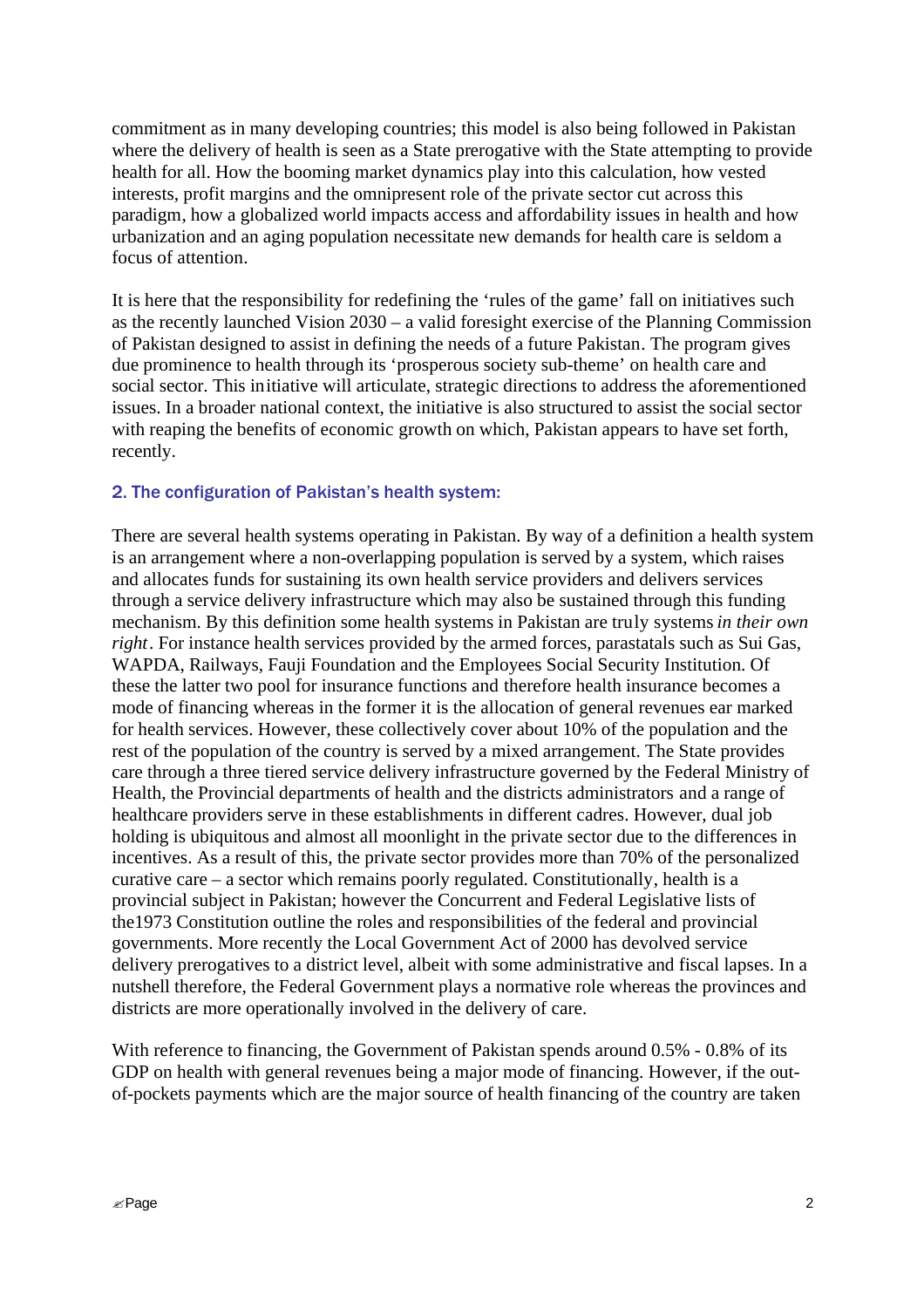into account this increases to around 3% of the GDP. The Government spends  $3.2\%$ ,  $\dagger$  of its expenditure on health and although in absolute terms allocations for health have increased significantly over the last 10 yrs, utilization issues, poor governance, and leakages from the system abound as a result of which the question relating to the efficiency of allocation is always valid. Moreover, despite the evidence that alternate modes of health financing can make services more equitable and efficient there have been limited attempts in the country to mainstream those given that these would require long term changes with major structural arrangements at the institutional level.

Pakistan's health sector goals – those that are drawn on the Poverty Reduction Strategy Paper, the Millennium Development Goals (MDGs) and others that are part of the Medium Term Development Framework 2005-10 (MTDF)<sup> $\ddagger$ </sup> – focus on achieving specific programme-related targets and a number of programmes have been structured to achieve these targets. Broadening the base of the programs to hepatitis, NCDs and blindness reflect expanding the focus to what can be termed as an 'local MDG+ agenda'.However despite the existence of a number of health systems and new initiatives, critical challenges still remain to be addressed.

# 3. Health outcomes in Pakistan – a snapshot

The following key indicators provide a snapshot of the status of health indicators in Pakistan. These have also been summarized in Table 1.

**Burden of disease estimates** for the year 1998, expressed as a percentage of total number of DALYs lost according to the causes of diseases shows that an equal burden can be attributable to infectious vis-à-vis non-communicable diseases (38.4% vs. 37.7%); the latter clearly surpassing if the burden of injuries (11.4%) is added.

**Maternal and child health:** the current Maternal Mortality Ratio stands at 350, which is one of the highest even by south Asian regional standards. In addition, a wide variation is seen within the country; MMR is reported at 290 in Karachi and 690 in Balochistan.<sup>§</sup> At an intermediate outcomes level however, improvements have been seen in maternal health indicators. The percentage of pregnant women who receive at least one ante-natal consultation has increased from 30% to 50%; the percentage of women receiving post-natal consultations has increased from 11 to 23% and the proportion of births attended by Skilled Birth Attendants has increased from 18% to 31% over a ten year period (from 1996/7 to 2005/6) and Skilled birth attendants have increased from 18% in 1999/2000 to 31% in 2003. Contraceptive prevalence also improved in the last five years from 12% in 1991 to the reported levels in 2001 which stood at 27.6%.

In relation to child health, the Under Five Mortality Rate of 107, Infant Mortality Rate of 74.6, and Neonatal Mortality Rate (NMR) of 43.1, and Pakistan ranks high in terms of child

 † . Data for the year 2005/06

<sup>‡</sup> . Government of Pakistan. Medium Term Development Framework 2005-10. Islamabad: Planning Commission; 2005.

<sup>§</sup> . Planning Commission, Government of Pakistan, Planning and Development Division, Government of Pakistan, 2002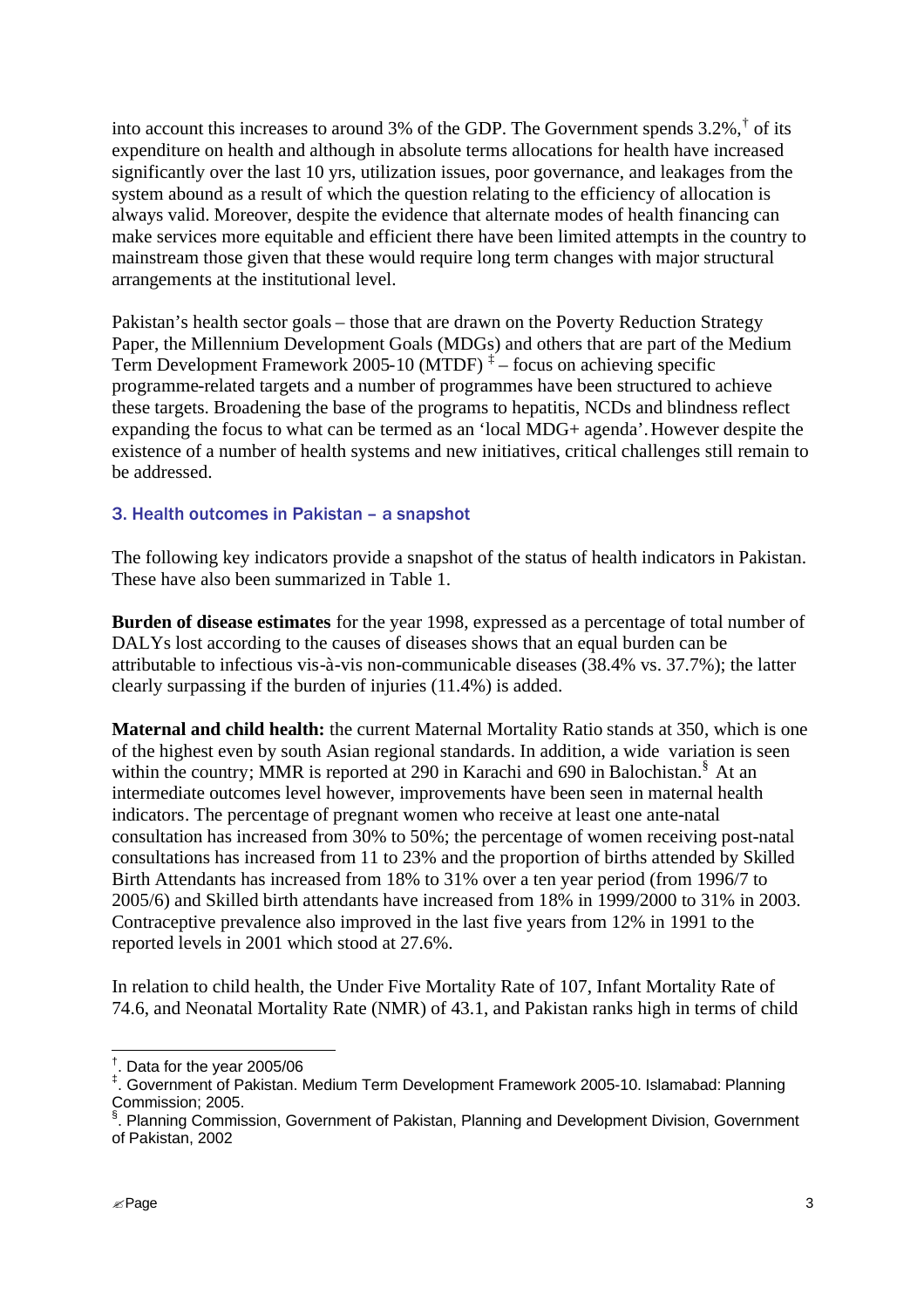mortality with respect to regional comparisons.<sup>\*\*,††</sup> A wide provincial variation is seen in Infant Mortality Rates with IMRs of 71, 104, 77 and 79 per 1,000 live births reported for Sindh, Balochistan, Punjab and NWFP, respectively.<sup> $\ddagger$  $\ddagger$ ,§§</sup>At an intermediate outcomes level, a mixed picture is seen. This includes a positive trend with respect to immunization as is evidenced by the increase in overall immunization coverage from 44% in 1995-96 to 77% as reported for the year 2004-05. However on the other hand, the situation is not as positive with respect to malnutrition – another strong determinant of child health, with 36.8% of children stunted, 38% underweight and 13% wasted.\*\*

In relation to **communicable diseases**, infectious diseases contribute significantly both to adult as well as child mortality and morbidity in Pakistan; estimates indicate that they account for approximately 38% of the total burden of disease within the country. The child mortality spectrum in Pakistan in particular is dominated by diarrhoeal diseases and Acute Respiratory infections. In certain cases, as with diarrhea and dysentery, the burden has remained static over the last 5 years whereas in other instances as in the cases of measles and whooping cough, proportional morbidity has reduced all over the country.

In relation to tuberculosis, the incidence is estimated to have fallen from 177 per 100,000 population in 2001/2 to 160 in 2004/5 and improvements at intermediate outcomes and process level have been shown.††† However as opposed to this many clinicians believe that the burden of Tuberculosis which is captured through these systems represents the tip of the iceberg; it is also believed that the natural history and pattern of tuberculosis is likely to change significantly in the country  $-$  if it has not already  $-$  given the increase in immune deficiency states and the emergence of drug resistance. The malaria indicators – both at outcomes and process level – have remained static over the last 5 years. Furthermore, the estimated prevalence of chronic carrier state of Hepatitis B amongst high-risk groups ranges from 6-12% whereas prevalence of Hepatitis C in the high risk population is much higher – ranging from  $15-25\%$ .<sup>‡‡‡</sup>

With respect to Poliomyelitis, the number of confirmed cases of Poliomyelitis based on AFP surveillance data from across the country has declined from 1155 in 1997 to six in 2006. However the trends show that despite taking much longer, Pakistan has come to a stage where the transmission of polio virus is at its lowest compared to the situation in the 1990s and if the present trend continues, the eradiation of polio is a likely reality over the next three years. In relation to HIV, Pakistan was considered at a 'low level'; however, recent data show high prevalence among some vulnerable groups which shifts the entire epidemic scenario of the country to a higher stage – at a 'concentrated level'. Notwithstanding, lessons from global

 \*\* . http://www.unicef.org/infobycountry/statistics.html, accessed on 30th July 2006 †† . http://www.childinfo.org/cmr/revis/db2.htm, accessed on 27th July 2006

<sup>‡‡</sup>. Government of Balochistan. District-Based Multiple Indicators Cluster Survey 2003-04; Quetta: Planning and Development Department; 2004

<sup>§§.</sup> Government of Pakistan. Multiple Indicators Cluster Survey 2001.Islamabad: Federal Bureau of Statistics; 2001

<sup>.</sup> National Health Survey of Pakistan 1994, Health profile of people of Pakistan, Pakistan Medical Research Council in collaboration with Federal Bureau of Statistics and department of Health and Human services, Islamabad 1998

<sup>†††</sup>. National Tuberculosis Control Programme; Ministry of Health, Government of Pakistan, Islamabad, May 2006.

<sup>‡‡‡</sup>. National Hepatitis Control Programme, Ministry of Health, Government of Pakistan, Islamabad, May 2006.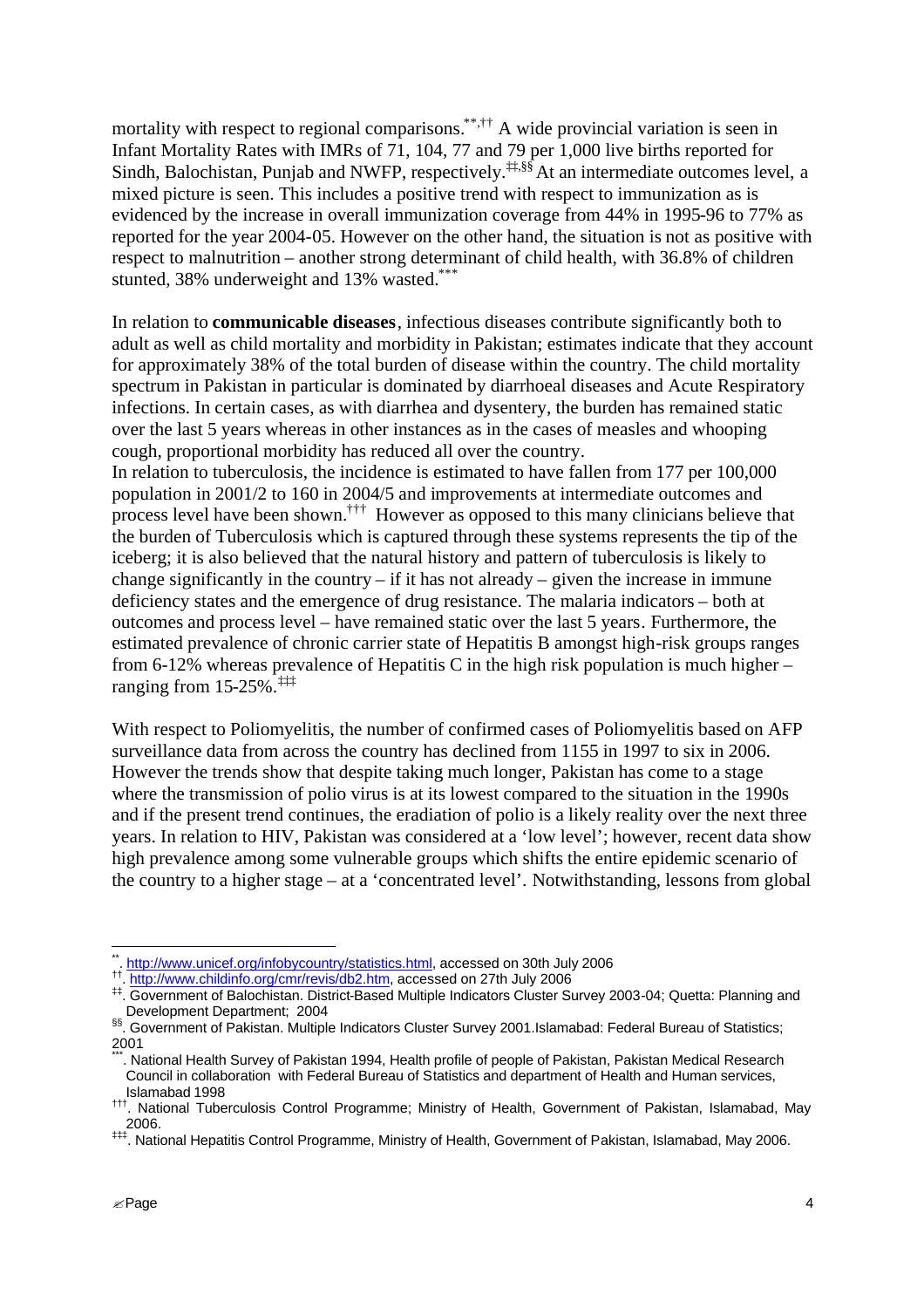experiences coupled with the large element of denial in Pakistan are instructive and indicate that the current momentum needs to built upon, even further.<sup>§§§,\*\*\*\*</sup>

Amongst the **non-communicable diseases**, incidence data are available only for cancers. The Age Standardized Incidence Rates (ASIR) for all cancers except cancer of the Urinary Bladder and Skin have increased as evidenced by ASIRs in 1998-2002 in comparison to data in 1995-97. A high burden of the risks for non-communicable diseases is evident in these indicators. More than 24.3% of the population over the age of 18 years is reported to have high blood pressure.<sup>††††</sup> More than 76% males and 73% females consume less than one serving of fruit a day and more than 91% of the population does not engage in leisure time physical activity; moreover, 30.7% males and 40.7% females are overweight according to international standards. On the other hand, data on prevalence of smoking shows improvements; 11.8% of the population in the urban and 19.7% in the rural areas currently smoke whereas the earlier population based data from the National Health Survey in 1994 yielded a much higher prevalence.

A considerable burden of mental illnesses is also evident with a 34% prevalence of anxiety and depressive disorders in the general population and with prevalence as high as 66% in females in the rural areas. Similarly, more than 1% of the population is reported to be blind within the country.

# 4. Envisaged systems challenges:

The following challenges exist at a health systems level within the country

*Area no 1:* **Evidence and its utilization:** paucity of locally-applicable evidence pertinent to many aspects of decision-making, issues with utilizing existing evidence and lack of commitment to take appropriate policy decisions based on evidence act as impediments to the utilization of evidence. This is compounded by limited rational accountability of the decision-making process. Evidence generally points to the need for long-term remedial measures; however, a combination of factors – lack of institutional maturity, career structures that foster short-sightedness and therefore orientation around short-term outputs – prevent evidence-based enduring actions from taking root

*Area no 2:* **Lack of an inter-sectoral approach to health:** It is widely recognized that factors, which determine health status range much broader than those that are within the realm of the health sector and that modern healthcare has less of an impact on population health outcomes than economic status, education, housing, nutrition, sanitation, population dynamics, human development and improvements at a governance level. As opposed to this, health is viewed in a *healthcare system* rather than a *health systems* context

*Area no 3:* **Lack of attention to health systems:** decades of focus on programme-based service delivery and emphasis on infrastructure have led to probably an inadvertent neglect at

 $\overline{a}$ §§§. Family Health International and DFID. National study of reproductive tract and sexually transmitted infections: survey of high risk groups in Lahore and Karachi. Islamabad, Pakistan: National AIDS Control Program; 2005. \*\*\*\*

<sup>.</sup> National AIDS Control Programme, Ministry of Health, Government of Pakistan, Islamabad, May 2006. †††† . Nishtar S, Bile KM, Ahmed A, Amjad S, Iqbal A. Integrated population-based surveillance of non-

communicable diseases the Pakistan model. Am J Prev Med. 2005 Dec;29(5 Suppl 1):102-6.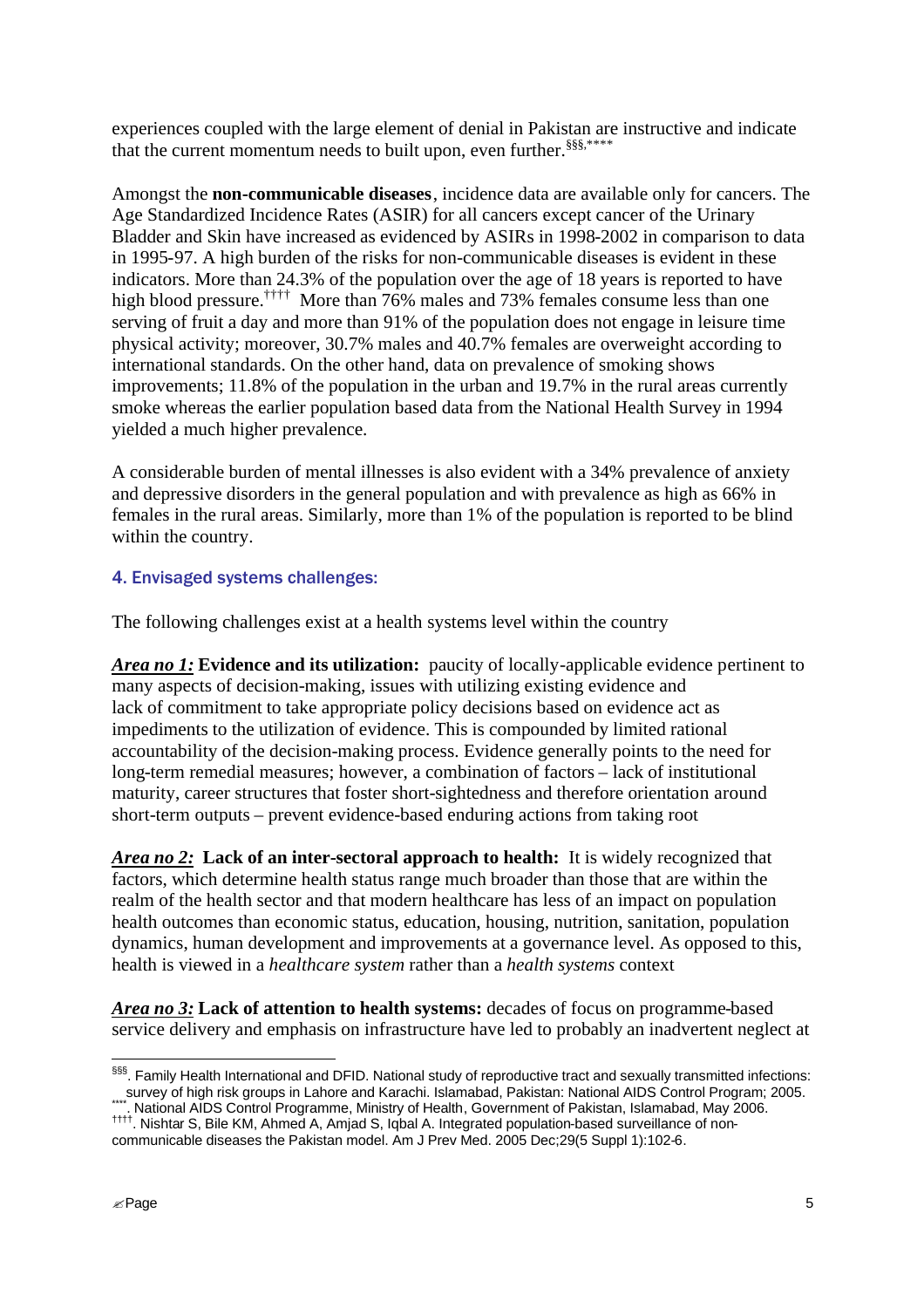the health systems level; ironically, all these lines of service delivery require systems-level solutions. Gaps in meeting programmatic goals and objectives can, therefore, only be amenable to bridges at the systems level.

*Financing issues:* although spending has been increased recently, issues of fund utilization still prevail and alternate mechanisms of financing health have not been mainstreamed into the delivery of care – some of which have the potential to make financing patterns more equitable and efficient. Furthermore disparities in the spending patterns have been noted – with regard to the preventative vis-à-vis curative allocations in clear violation of stated policies. The consecutive 5-Year Plans shows that clinical services have consistently consumed more than 45% of the total health budget.<sup>‡‡‡‡</sup>

*Service delivery challenges:* Pakistan has one of the largest public sector owned service delivery infrastructures in the world at a primary health care level; however these remain underutilized, which question the validity of investments made in them. Furthermore, public health interventions also suffer from implementation challenges – largely owing to issues at a governance level.

Financing and service delivery challenges have also manifested themselves as rural urban disparities. Seventy percent of Pakistan's population lives in the rural areas; however health indicators in the rural areas are considerably worse compared with urban areas. Recent surveys have also reported significant rural-urban disparities in child health status. The Under-5 Mortality Rate in the rural areas of the province is 117 compared to 68 in the urban areas whereas the Under-5 Mortality Rate in the city of Karachi has been reported at 55 per 1000 live births.§§§§ Stark disparities have also been reported between the rural (45%) and urban (30%) prevalence of malnourished children in various parts of the country.

*Governance and implementation:* policies and legislative and regulatory frameworks remain poorly implemented due to generic issues inherent to the implementation of laws. Administrative bottlenecks, decision-making delays and onerous financial and administrative procedures are known to undermine programme implementation.

*Human resource:*the country's focus on producing more doctors has led to marked improvements in the doctor-to-population ratio; conversely, challenges relating to quality and capacity and the effective and equitable deployment of health-related human resource still loom large. These issues are further exacerbated by poor regulation of the private sector, amongst an array of challenges.

*Area no 4. Federal-provincial-district level systems interface:*over the years, overlapping services have created ambiguities between federal and provincial roles and responsibilities and administrative authority; these issues have been compounded by conflicts over sharing of resources and financial arrangements – a problem, somewhat *complicated* further after the passage of the Local Government Act of 2002.

 $\overline{a}$ 

<sup>‡‡‡‡</sup> Planning Commission of Pakistan. http://www.mopd.gov.pk/publications/ [accessed 12, 05] §§§§§ Government of Sindh. Multiple Indicator Cluster Survey 2003/04. Karachi, 2004.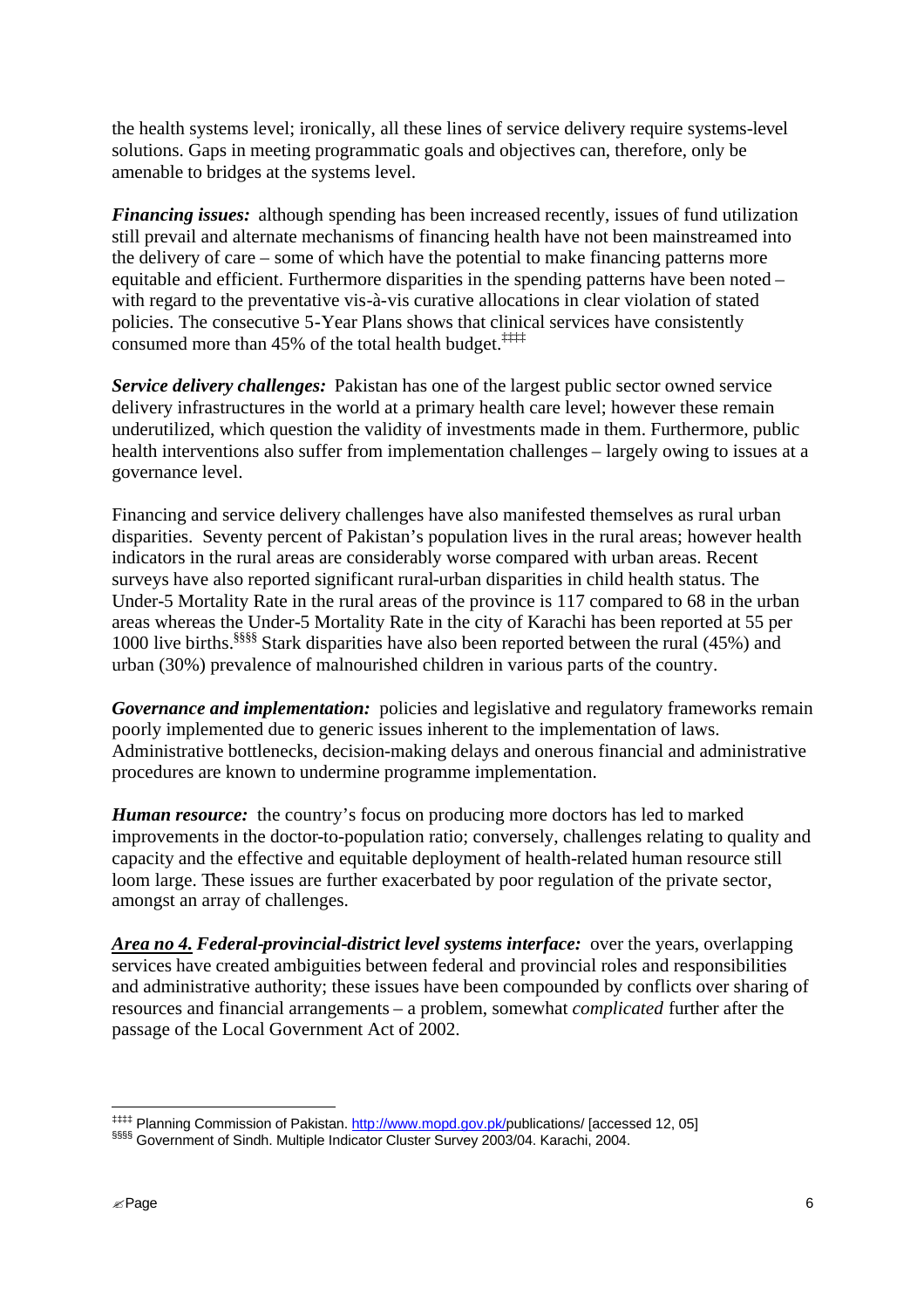*Area no 5:* **Untapped public-private interface:** more than 50% of the care is provided by the private sector and out of pocket payments are known to be the major contributor to financing health care within the country. The role of the private sector becomes all the more important in view of the need for alternative service delivery arrangements to make Government owned health facilities viable and sustainable. Mainstreaming the role of the private sector would also necessitate careful attention to a number of other regulatory considerations relating to institutional arrangements, performance assessment, credentialing of doctors, continuing medical education, licensing and accreditation of service delivery facilities and quality assurance mechanisms.

*Area 6:* **Disease burden disparities:** non-communicable diseases contribute significantly to adult mortality and morbidity and impose a heavy economic burden on individuals, societies and health systems within Pakistan.<sup>\*\*\*\*\*</sup> However this remains largely unrecognized and manifests itself as a disparity in resource allocations – communicable diseases vis-à-vis noncommunicable diseases. These diseases have clearly emerge as major contributor to costs of care in a recently reported population-based cross-sectional survey, which has shown that 37.4% of the households spend an average of Pak Rs. 405 on the treatment of communicable diseases whereas 45.2% of the households spend an average of Pak Rs. 3935 on the treatment of non-communicable diseases. These data show that a significantly higher percentage of households spend more on treatment of non-communicable diseases compared with communicable diseases, hence serving as a proxy indicator of the double burden of disease.††††† Furthermore, projections indicate that the ratio will continue to reflect a progressively shifting burden towards NCDs.

*Area no 7:* **Limited attempts to innovate:** the public sector model in health care delivery does not provide the flexibility to innovate.

# 5. The forecasted challenges in the next 4 decades:

There are several reasons why the health sector needs conceptual restructuring. These are articulated hereunder:

**1. The epidemiological transition** in health is known to reshape the way disease patterns will affect populations and the manner in which population subgroups will be affected. Pakistan currently bears the doable burden of disease; infectious diseases are still rampant whereas non-communicable diseases have also become epidemic and already according to the burden of disease estimates for 1996, the burden of infectious and non-communicable diseases was equal (38% vs. 37%). Future projections on epidemiological trends within the country indicate that as life expectancy will increase and as populations urbanize and take on western lifestyles, their risk for noncommunicable diseases will increase. This paradigm shift in disease patterns has implications for resource allocations and service delivery capabilities, which will have

 $\overline{a}$ . Nishtar S. The National Action Plan for the Prevention and Control of Non-communicable Diseases and Health Promotion in Pakistan – Prelude and finale.

J Pak Med Assoc. 2004;54 (12 Suppl 3):S1-8.

<sup>†††††</sup>. Nishtar S, Ahmed A, Bile KM, et al. Final Results – Integrated Population Based Surveillance of Noncommunicable Diseases in the District of Rawalpindi. Heartfile, Ministry of Health and WHO, 2005.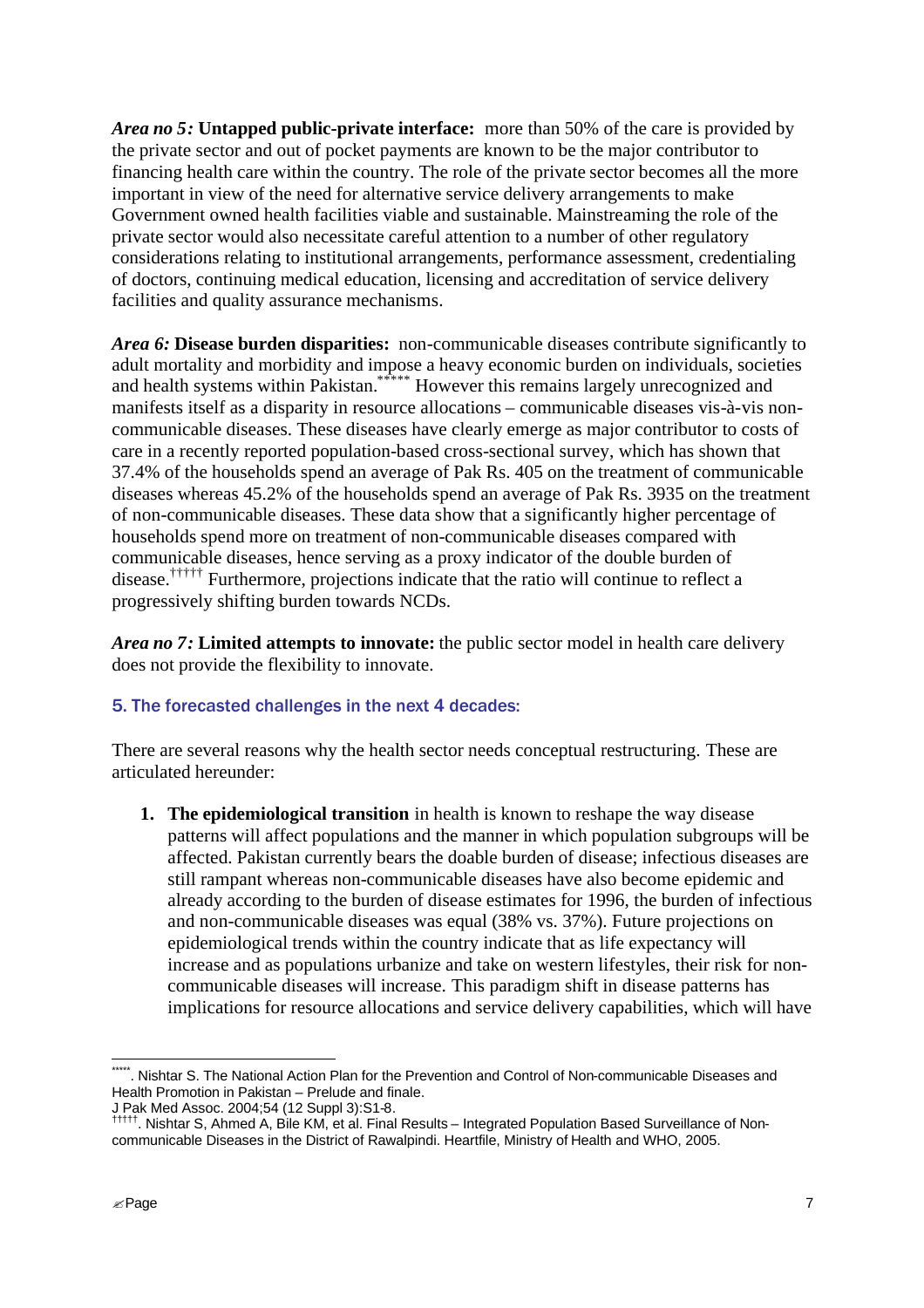to be reconfigured from being 'acute care orientated' as for infectious disease control to 'long term chronic prevention and care'.

- **2. Population growth and demographic shifts**: Pakistan is the sixth most populous country in the world, and although the Population Growth Rate has declined from over 3% in the 1960s and 1970s to the present level of 1.9% per annum; this is still an unacceptably high rate of growth.<sup> $\ddagger$ †</sup> $\ddagger$ <sup>†</sup> Increasing population size has a number of implications for health. Firstly, within the context of service delivery in general, the issue of coverage will have to be addressed. Secondly, maternal and child health related services in particular will have to be responsive given that 4 million children are added to the population each year and 4-5 women go through the reproductive process. And lastly, service delivery arrangements will have to cater to population dynamics in terms of rural to urban migration trends, for which there is evidence.
- *3.* **Emerging role of the private sector:** on issue of the viability of the *state-delivery-ofcare-model*, it must be understood that broader changes in the macro-economy and the emergence of the private sector as the engine of growth have also led the private sector to offer what is regarded as 'social services' by the State – albeit at a cost. As already mentioned, the level of incentives to offer care in the private sector have led to the institutionalization of dual job holding by health professionals; these considerations have systematically undermined the State's health service delivery infrastructure: basic health units do not function because of a lack of motivation to operate them and hospital high tech equipment is often out of use because of lack of incentives to operate them. On the other hand, quality issues notwithstanding, we see the private sector – infrastructure as well as human resources – booming and delivering care in the market for a cost in an environment which is largely unregulated. This is likely to grow even further in the next 2-3 decades as the role of the private sector increases owing to the governments liberalization policies.
- **4. Globalization**: globalization has brought in its wake many contemporary challenges. The technology boom and the speed and access to interconnectedness has created a huge opportunity for capacity building, streamlining quality and efficiency in the delivery of care and management, and knowledge sharing but on the other hand also the risks of spurring costs as a result of over-utilization especially in the unregulated private sector. Liberalization of trade under WTO in a globalized community brings its own access and affordability issues particularly in terms the affordability of newly discovered medicines and under GATS, the mainstreaming of the market mechanism in the delivery of care in a manner that is detrimental to the interests of the marginalized, is a potential threat. In a globalized world, pandemics are known to spread with relative ease as have the SARS and Avian flu epidemics shown and mass damage by biological weaponry and humanitarian crises as a result of conflict and acts of terrorism are known to have health implications. These considerations will require responsive solutions over the next two to three decades.
- **5. The scope of health itself**: over the years, evidence has shown that health is not all about what the health sector can deliver. For instance, the most successful intervention to reduce child mortality is not related to the number of hospitals or doctors but investments in the mother's level of education; the most effective intervention to reduce tobacco related morality is tax, tarrif and price related and the

 $\overline{a}$ ‡‡‡‡‡ Government of Pakistan. Estimate of Population of Pakistan in 2005. Islamabad: Federal Bureau of Statistics; 2005.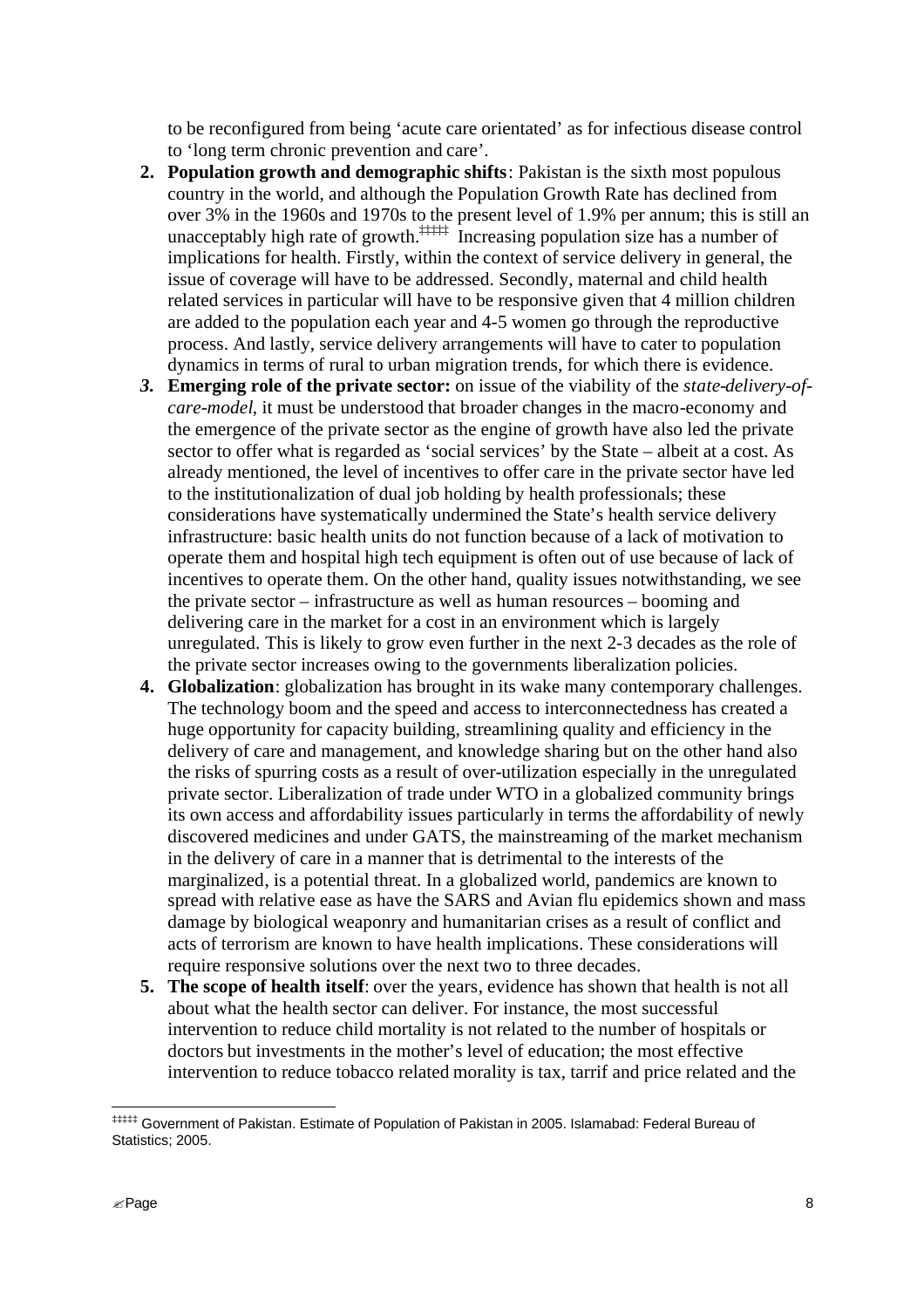most effective intervention to reduce childhood diarrhea is in the municipal and not the health domain. The health sector will have to increasingly look at solutions within the intersectoral scope

#### 6. The way forward:

These data included herewith in section three provide evidence of both attempted efforts as well as impediments. Drawing inferences from the data presented herewith and the challenges outlined in section 4 and the extrapolation of these considerations to the foresighted challenges articulated in section 5 has led to the following recommendations for further action:

**Area no 1: Evidence and its utilization:** Developing a sustainable mechanism for evidence generation, generating evidence for policy and fostering the linkage of evidence with policy for decision making should be a priority within the health sector. Fortunately work in this direction has already begun through the collaborative work between Heartfile, the Federal Bureau of Statistics and the Ministry of Health to establish a system for the periodic reporting of health indicators within the country – the first publication of which is scheduled to be released shortly.§§§§§

**Area no 2: Inter-sectoral approach to health:** the aforementioned considerations around the intersectoral scope of health underscore the need for developing alternative policy approaches to health within its inter-sectoral scope with careful attention to the social determinants of health and several contemporary considerations that influence health status and redefining targets within the health sector in order to garner support from across various sectors and setting these targets within an explicit policy framework in order to foster intersectoral action.

# **Area no 3: Health Systems challenges\*\*\*\*\*\*:**

**Financing issues:** in addition to the continuance of sharper increments in allocation, there is a need to address allocation disparities, improve utilization and develop alternate approaches to heath financing – some of which have the potential to make financing patterns more equitable and efficient – particularly with reference to insurance mechanisms and social protection. There is also the need to build conscious safeguards in order to offset the risk of creating access and affordability issues for the poor in the new service delivery arrangements. This includes the establishment of social health insurance as part of a comprehensive social protection strategy that scopes beyond the formally employed sector, providing a widely inclusive safety net for the poor and strengthening of waiver and exemption systems in order to provide subsidies to treat poor patients.

**Service delivery challenges:**the currently prevailing service delivery challenges need to be addressed by developing alternative service delivery and financing options at the basic healthcare and hospital levels. Options for the former include community co-management

 $\overline{a}$ 

<sup>§§§§§§§</sup> Heartfile. Gateway Health Statistics. Heartfile, Federal Bureau of Statistics and Ministry of Health; Islamabad, 2006.

<sup>\*\*\*\*\*\*\*\*,\*\*\*\*\*\*\*</sup> Paper – Health Systems in Pakistan: a way forward. Heartfile and Pakistan's Health Policy Forum; Islamabad, 2006.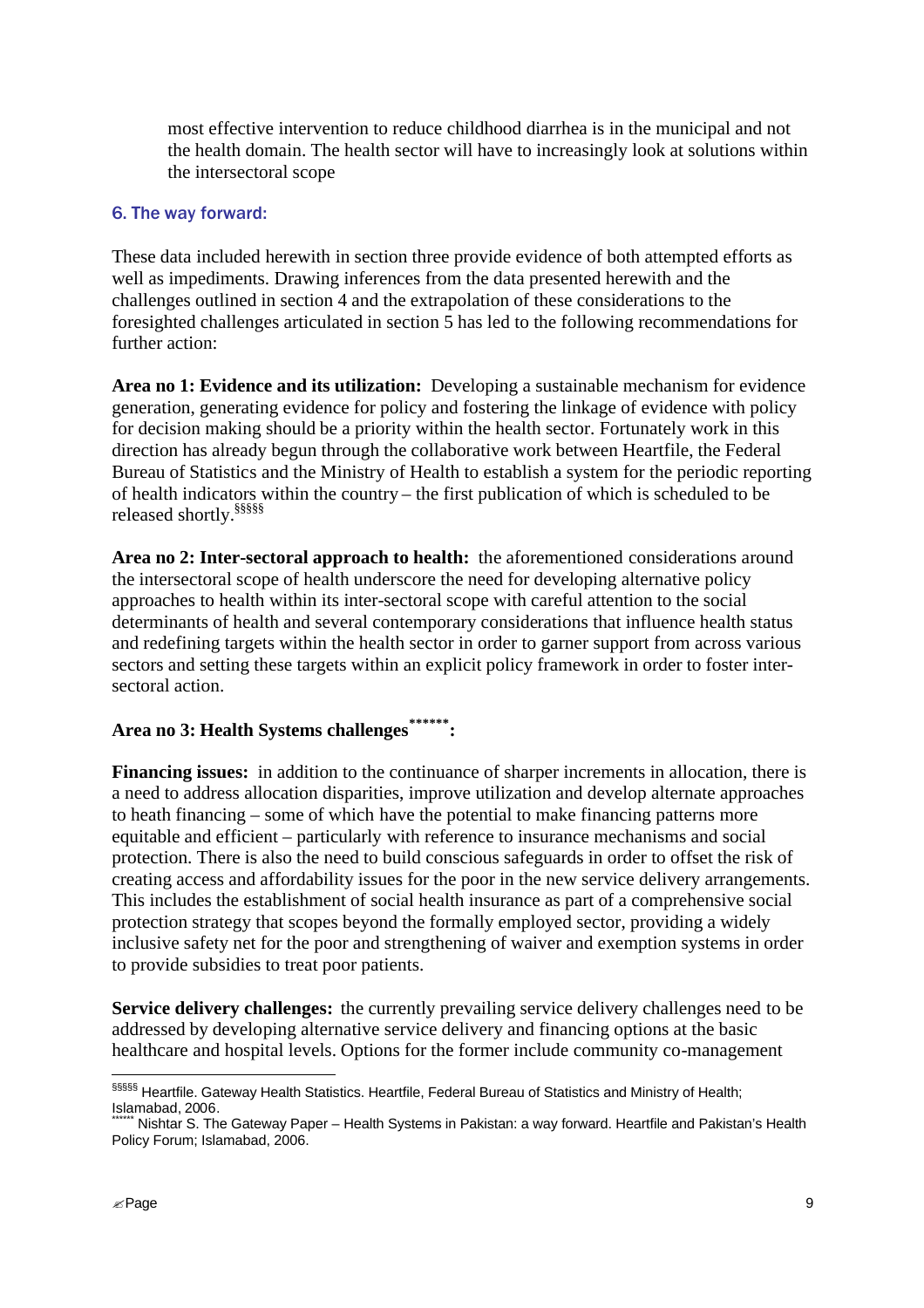and contracting out arrangements, maximizing efficiency in the same system or transferring management to lower levels of government – an option complementary to the administrative arrangements within decentralization – whereas the latter involve granting autonomy at a management level and the introduction of cost-sharing at the level of financing. In this respect there is also the need for reconfiguring and re-strengthening the role of the State as the principal steward of the health system in these new models of service delivery

**Governance and implementation:** administrative bottlenecks, decision-making delays and onerous financial and administrative procedure, which are known to undermine programme implementation need to be the focus of concerted measures. In particular there is the need for institutionalizing civil service and public service reforms centered on good governance, accountability, crackdown on corruption, factoring in of performance-based incentives, mainstreaming managerial audit and building safeguards against political and external interference.

**Human resource:** building the capacity of and effectively deploying human resource, establishing a conducive and rewarding working environment and initiating measures to redress imbalances with regard to the existing staff should therefore be a priority for health systems interventions.

**Area no 4: Federal-provincial-district level systems interface:** clarifying roles and responsibilities and developing an institutional consensus on federal and provincial and prerogatives and administrative authority should also be one of the areas of concerted effort.

**Area no 5: Public-private interface:** establishing a legal, policy and operational framework for fostering public-private partnerships is a structural imperative in order to bring together organizations with the mandate to offer public good on the one hand, and those that could facilitate this goal through the provision of resources, technical expertise or outreach, on the other. Mainstreaming the role of the private sector also necessitates careful attention to a number of regulatory considerations relating to institutional arrangements, performance assessment, credentialing of doctors, continuing medical education, licensing and accreditation of service delivery facilities and quality assurance mechanisms.

**Area no 6: Disease burden disparities:** the current estimated burden of NCDs vis-à-vis non-communicable diseases (37% vs. 38%) is instructive to the current resource allocations in public health and highlights the need to bring allocations for NCD prevention, control and health promotion at par with allocations for infectious diseases.

# Conclusion:

It is clearly evident that as a result a number of considerations the people of Pakistan as well as the health system needs within the country will change over the next 20 yrs. The major contributors to these changes will be the epidemiological disease patterns shifts currently underway, the population growth trends, and the demographic shifts. On the health systems side the emerging role of the private sector and the access and affordability issues that it will pose and the several contemporary considerations in view of globalization and the widening inter-sectoral scope of health would be contributing to these trends. In view of these considerations, it is also evident that without quantum changes the health system would be